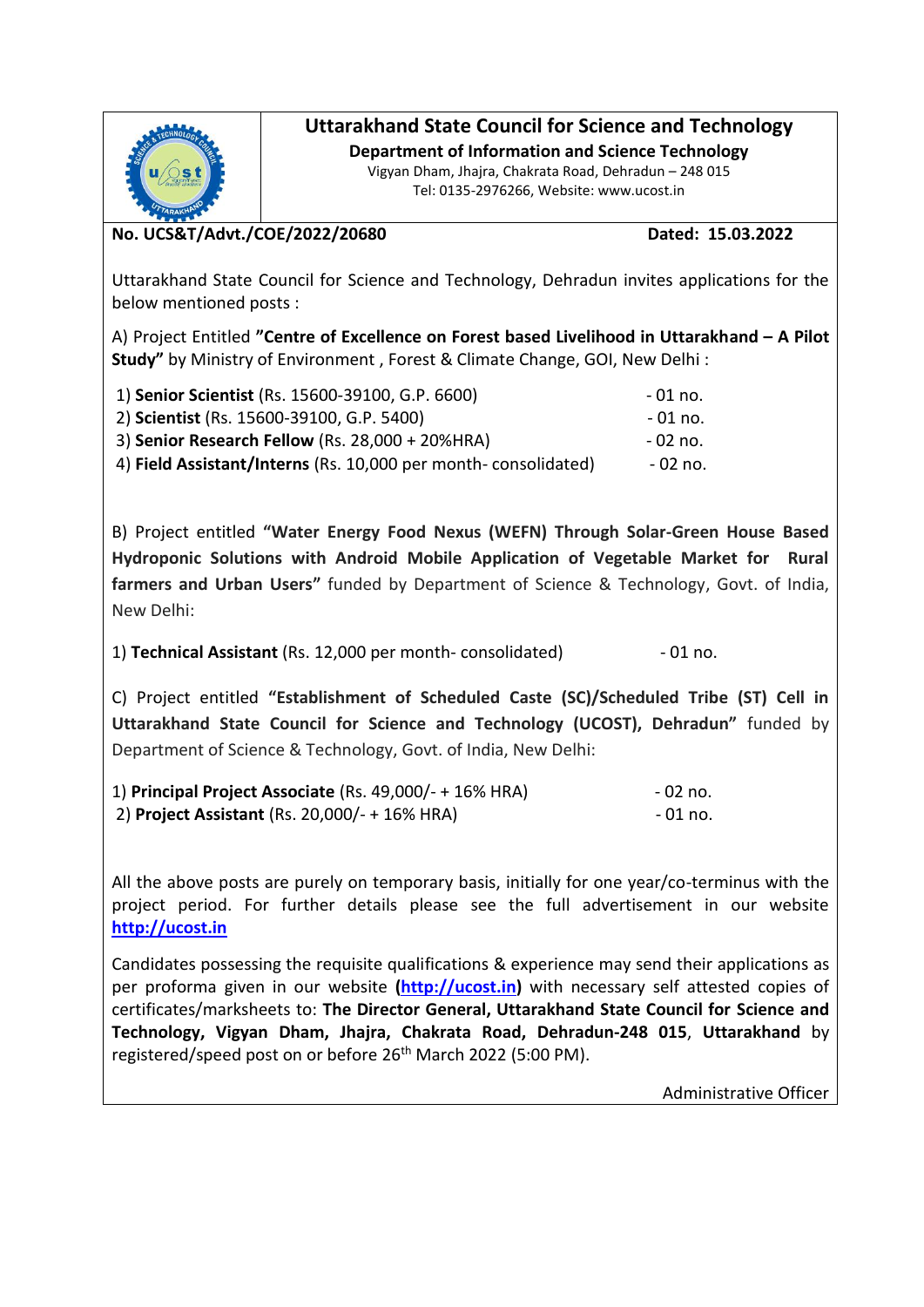# **Uttarakhand State Council for Science and Technology (UCOST) Department of Information and Science Technology**

Vigyan Dham, Jhajra, Dehradun – 248 015 Tel: 0135-2976266, Website: www.ucost.in

| Name of the Post           | No. of Post | <b>Essential Qualification</b>                                                                                                                                         | <b>Desirable</b><br>Qualification                         | Pay scale                          | <b>Age Limit</b>         |
|----------------------------|-------------|------------------------------------------------------------------------------------------------------------------------------------------------------------------------|-----------------------------------------------------------|------------------------------------|--------------------------|
| <b>Senior Scientist</b>    | 01          | Ph.D. in Life Sciences (preferably in Forestry &<br>Environment)                                                                                                       | 02 years working<br>experience in research<br>or teaching | Rs 15600-39100<br>G.P. 6600        | Maximum<br>upto 45 years |
| Scientist                  | 01          | MBA degree with experience of policy formulation,<br>coordination of training programme with skill of<br>computer application having science or commerce<br>background |                                                           | Rs 15600-39100<br>G.P. 5400        | Maximum<br>upto 45 years |
| Senior Research<br>Fellow  | 02          | Post Graduate in Life Sciences or Statistics with 02<br>year experience                                                                                                |                                                           | Rs 28000 per month<br>+ 20% HRA    | Maximum<br>upto 32years  |
| Field<br>Assistant/Interns | 02          | Preferably female and graduate in Life Sciences and<br>related                                                                                                         |                                                           | Rs 10000 per month<br>Consolidated | Maximum<br>upto 25 years |

| <b>Name of the Post</b>    | No. of Post | <b>Essential Qualification</b>                              | <b>Desirable</b><br>Qualification | Pay scale                          |
|----------------------------|-------------|-------------------------------------------------------------|-----------------------------------|------------------------------------|
| <b>Technical Assistant</b> | 01          | B.Sc. Basic Science with Chemistry as one of the<br>Subject | $- -$                             | Rs 12000 per month<br>Consolidated |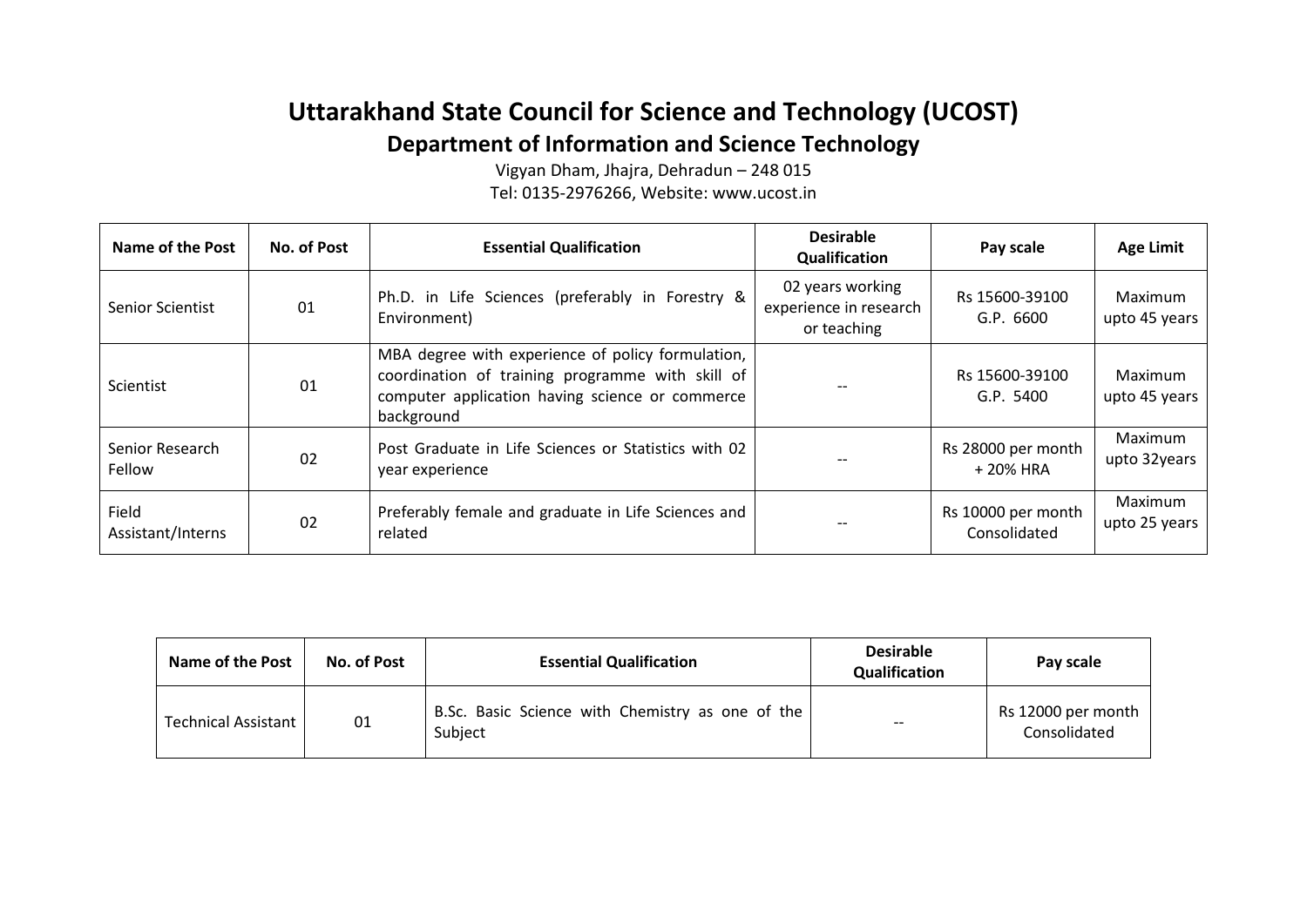| Name of the Post   No. of Post |     | <b>Essential Qualification</b>                                                                                               | <b>Desirable</b> | Pay scale                        |
|--------------------------------|-----|------------------------------------------------------------------------------------------------------------------------------|------------------|----------------------------------|
|                                |     |                                                                                                                              | Qualification    |                                  |
| Principal Project<br>Associate | -02 | M.Sc. in Remote Sensing and GIS/M.Tech in<br>RS&GIS with minimum 03 years experience in<br>S&T Councils or S&T Institutions. |                  | Rs. 49,000/- + 16%<br><b>HRA</b> |
| Project Assistant              | 01  | Bachelor of Science with minimum experience<br>of 01 year in relevant field                                                  |                  | $(Rs. 20,000/- + 16\% )$<br>HRA) |

### **Qualification of Principal Project Associate:**

• M.Sc. in Remote Sensing and GIS/M.Tech in RS&GIS with minimum 03 years experience in S&T Councils or S&T Institutions.

#### **Responsibilities of Project Scientist:**

- Overall Coordination of the Project.
- Technical inputs and coordination field work to establishment of SC/ST Cell) in all 13 districts of Uttarakhand.
- Research on Methodologies of Remote Sensing/GIS Applications in forest resource monitoring and assessment.